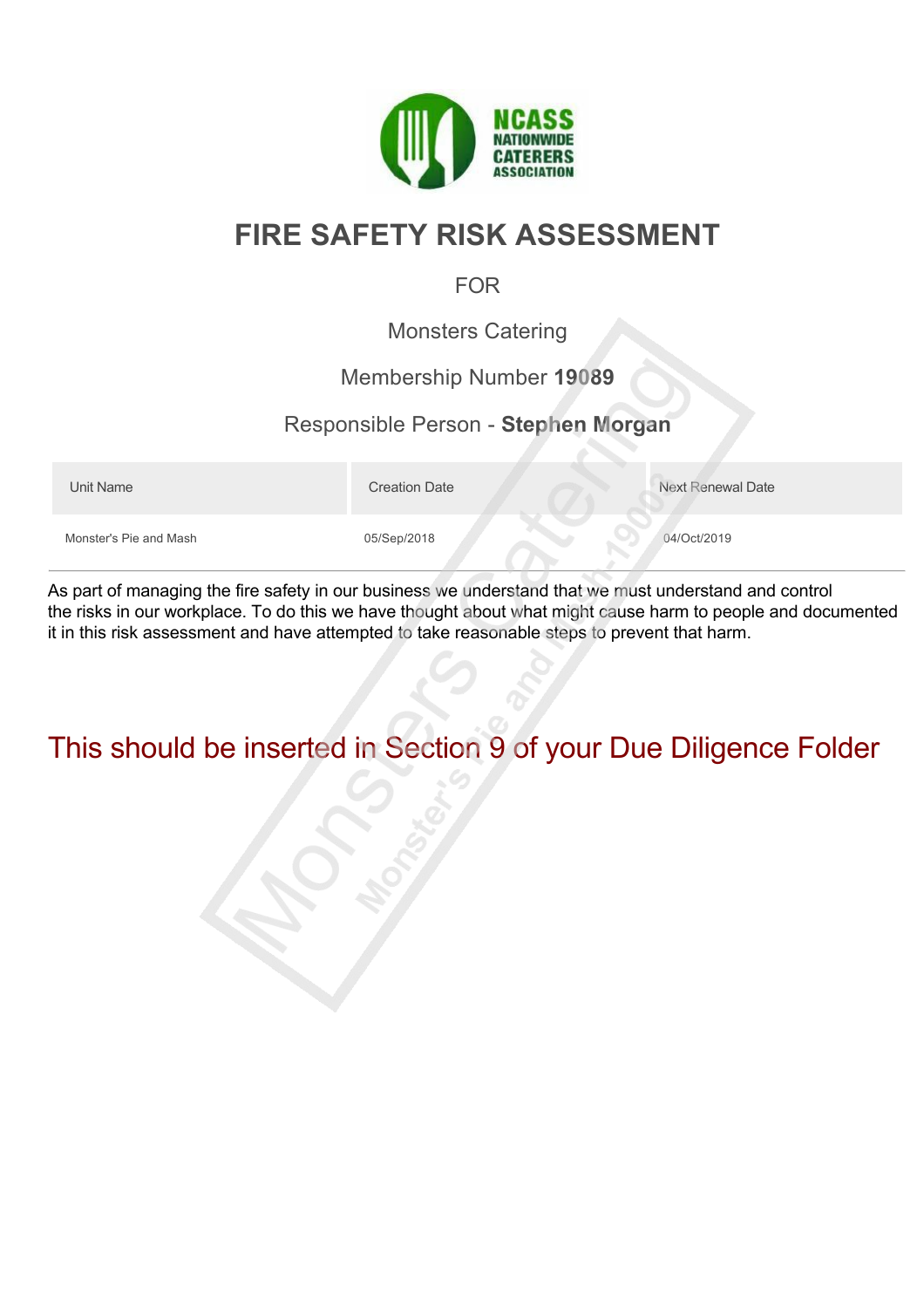**Generators** 

**Heating equipment** J.

**Electrical equipment**

n.

**LPG cylinders**  $\mathbb{R}^n$ 

**Firefighting equipment**

**Tents, marquees, gazebos and stalls** JT.

**Fill** 

**Delivery/towing vehicles**

**Combustible materials**

**Gas appliances**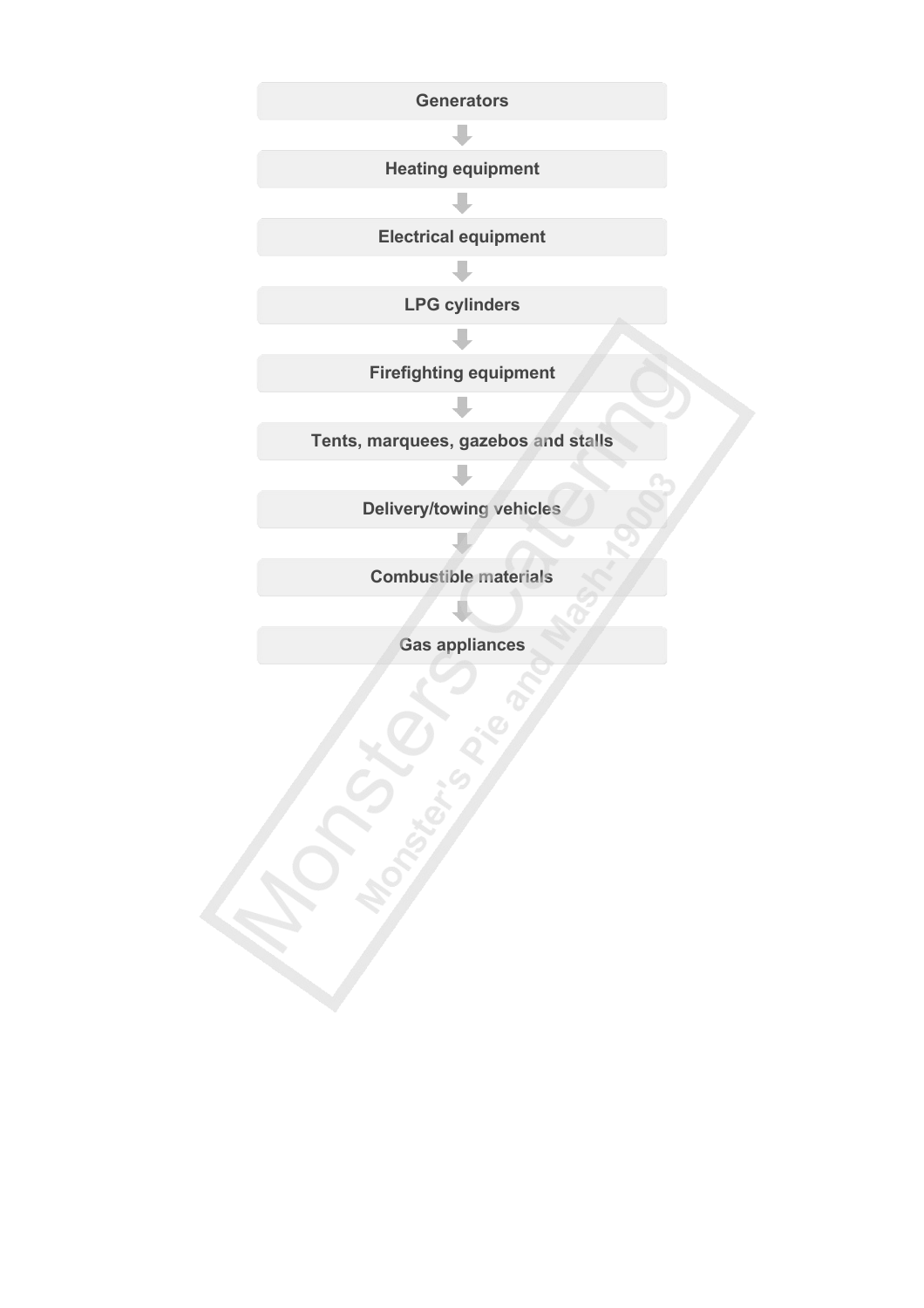#### **Generators**

|                                          | Generators                                                                                                                        |                                                                            |                                                                                                                                                                            |                                                                                                                                                                      |                                  |                                                      |  |  |  |
|------------------------------------------|-----------------------------------------------------------------------------------------------------------------------------------|----------------------------------------------------------------------------|----------------------------------------------------------------------------------------------------------------------------------------------------------------------------|----------------------------------------------------------------------------------------------------------------------------------------------------------------------|----------------------------------|------------------------------------------------------|--|--|--|
| <b>Hazard</b>                            | Who / what<br>would be<br>at risk?                                                                                                | Cause of risk                                                              | How could we control /<br>minimise the risk?                                                                                                                               | Checks to be put in place to<br>ensure that the risks are<br>minimised and by whom                                                                                   | Corrective<br>action<br>required | Date corrective<br>action carried out<br>and by whom |  |  |  |
| Generators I<br>- source of<br>ignition. | Staff.<br>Public.<br>Damage to<br>your<br>equipment.<br>Damage to<br>other traders'<br>equipment.<br>Damage to<br>infrastructure. | Refuelling when<br>running or hot.                                         | Use diesel or LPG-powered<br>generators.<br>Train a responsible person and give<br>them refuelling task.                                                                   | Check before commencement of event<br>that there is enough fuel to last through<br>the service.                                                                      |                                  |                                                      |  |  |  |
|                                          |                                                                                                                                   | Siting on unlevel<br>ground.                                               | Ensure level position before starting.                                                                                                                                     | Conduct training on a regular basis.                                                                                                                                 |                                  |                                                      |  |  |  |
|                                          |                                                                                                                                   | Storing fuel near a<br>potential ignition source<br>or in direct sunlight. | Fuel should be kept out of sunlight<br>and sources of ignition.<br>Fuel should be restricted to the<br>amount required to run the<br>equipment (with the same in reserve). | Site inspection prior to starting up<br>the generator.                                                                                                               |                                  |                                                      |  |  |  |
|                                          |                                                                                                                                   | Poorly-maintained<br>equipment.<br>Loose connections.                      | Service generator annually.<br>Leads and plugs should be checked<br>before and after use.                                                                                  | Keep electrical test certificates and run<br>visual checks on leads and<br>connectors.<br>Keep equipment records and maintain<br>as recommended by the manufacturer. |                                  |                                                      |  |  |  |

S.P. Concert Registration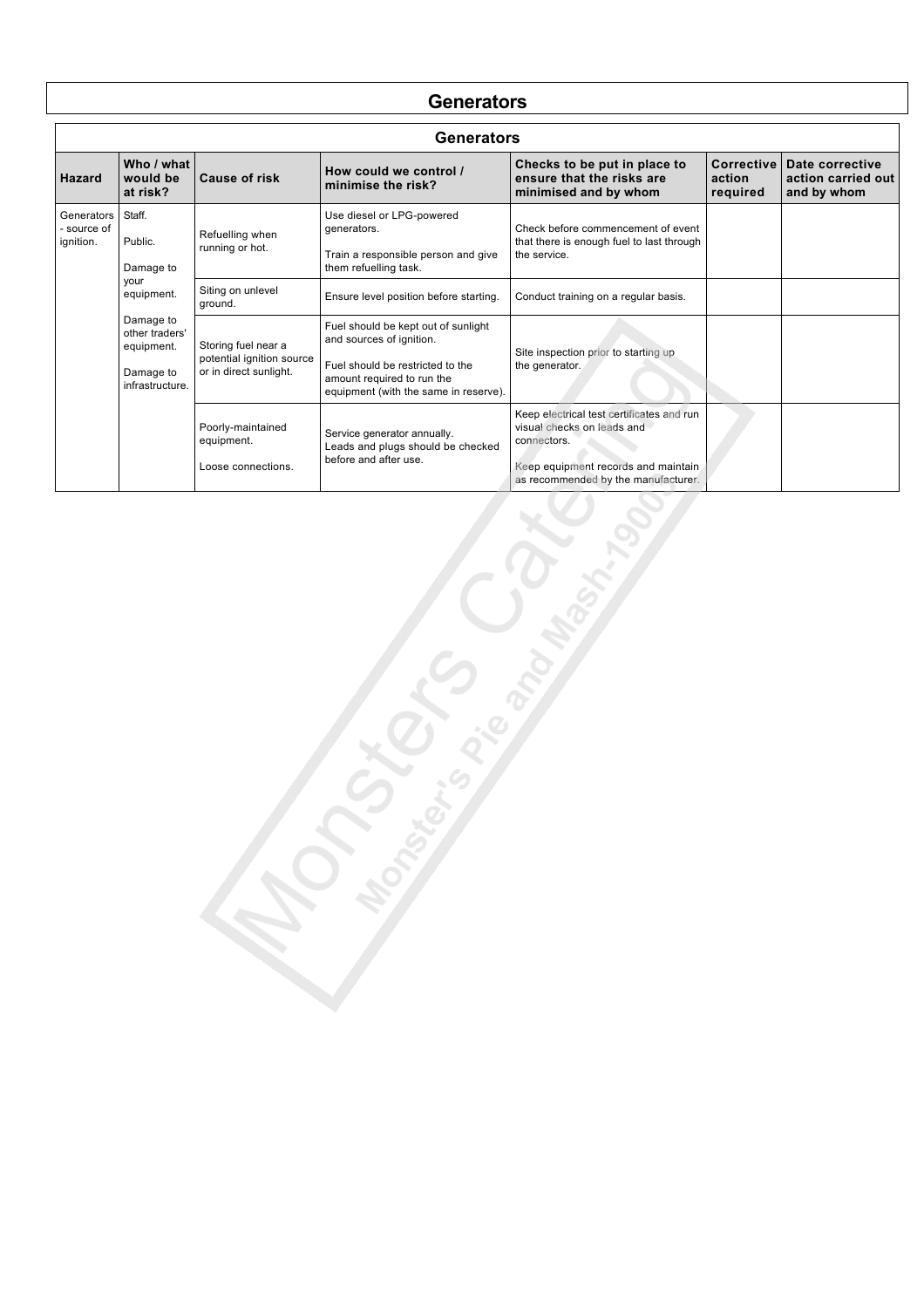# **Heating equipment**

| <b>Heating Equipment</b>                        |                                                                                         |                                                                                               |                                                                                                |                                                                                                         |                                  |                                                         |  |  |
|-------------------------------------------------|-----------------------------------------------------------------------------------------|-----------------------------------------------------------------------------------------------|------------------------------------------------------------------------------------------------|---------------------------------------------------------------------------------------------------------|----------------------------------|---------------------------------------------------------|--|--|
| Hazard                                          | Who /<br>what<br>would be<br>at risk?                                                   | Cause of risk                                                                                 | How could we control /<br>minimise the risk?                                                   | Checks to be put in place to<br>ensure that the risks are<br>minimised and by whom                      | Corrective<br>action<br>required | Date corrective<br>action carried<br>out and by<br>whom |  |  |
| Heating<br>equipment's<br>source of<br>ignition | Staff.                                                                                  | Equipment sited near to<br>flammable materials.                                               | Do not site near any flammable<br>material.                                                    | Survey site prior to use and inspect<br>regularly.                                                      |                                  |                                                         |  |  |
|                                                 | Public.<br>Damage to<br>your<br>equipment.<br>Damage to<br>other traders'<br>equipment. | Using equipment in areas or<br>ways not suitable according to<br>manufacturer's instructions. | Only use and install as<br>per manufacturer's<br>instructions. Ensure adequate<br>ventilation. | Provide appropriate training and<br>appoint responsible persons.                                        |                                  |                                                         |  |  |
|                                                 |                                                                                         | Not maintaining equipment in<br>accordance with manufacturer's<br>instructions.               | Annual PAT testing and<br>servicing according to<br>manufacturer's<br>recommendations.         | Keep equipment service records up<br>to date and diarise services.                                      |                                  |                                                         |  |  |
|                                                 | Damage to<br>infrastructure.                                                            | Loose wiring / electrical<br>overloading.                                                     | Having installation checked<br>and certified regularly.                                        | Keep electrical test certificates and<br>conduct visual checks on leads and<br>connectors prior to use. |                                  |                                                         |  |  |

Marian Creator Cash

r<br>I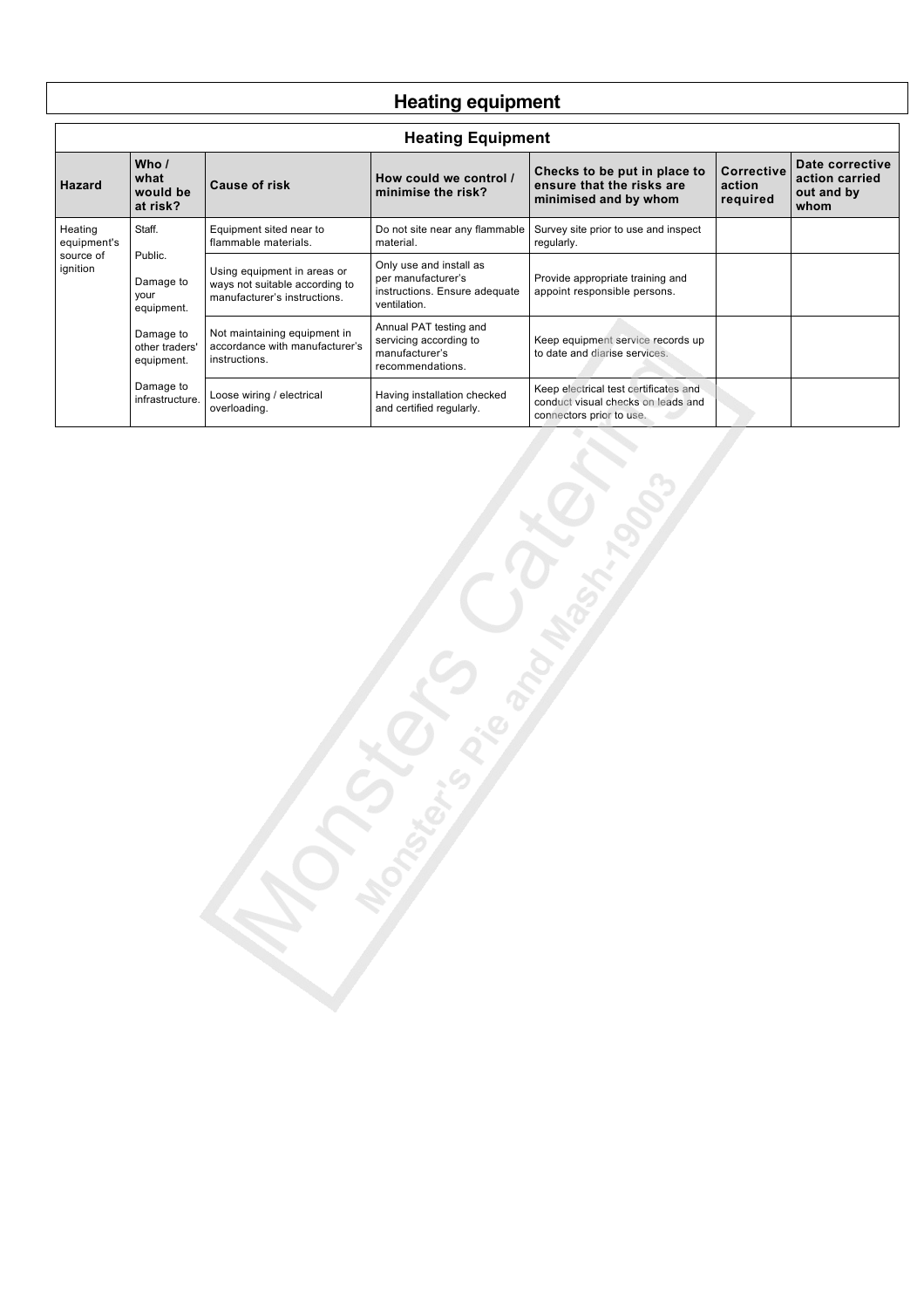# **Electrical equipment**

| <b>Electrical Equipment</b>                                                      |                                                        |                                                                                                                                                          |                                                                                                                                 |                                                                                                                                                               |                                                                                                               |                                                            |  |  |  |
|----------------------------------------------------------------------------------|--------------------------------------------------------|----------------------------------------------------------------------------------------------------------------------------------------------------------|---------------------------------------------------------------------------------------------------------------------------------|---------------------------------------------------------------------------------------------------------------------------------------------------------------|---------------------------------------------------------------------------------------------------------------|------------------------------------------------------------|--|--|--|
| <b>Hazard</b>                                                                    | Who $\prime$<br>what<br>would be<br>at risk?           | <b>Cause of risk</b>                                                                                                                                     | How could we control /<br>minimise the risk?                                                                                    | Checks to be put in place to<br>ensure that the risks are<br>minimised and by whom                                                                            | Corrective<br>action<br>required                                                                              | Date<br>corrective<br>action carried<br>out and by<br>whom |  |  |  |
| Staff.<br>Electrical<br>equipment's<br>Public.<br>source of<br>ignition.<br>your | Damage to<br>equipment.                                | Faulty wiring of installation<br>or appliance, i.e. loose<br>cables or connectors.<br>Cable chaffing due to<br>incorrect installation.<br>No RCD fitted. | Annual electrical inspection and<br>certification.<br>PAT testing on either 6 or 12 month<br>cycle according to appliance type. | Keep equipment service records up<br>to date.<br>Keep electrical test certificates for 3<br>years.<br>Conduct daily visual checks on<br>leads and connectors. |                                                                                                               |                                                            |  |  |  |
|                                                                                  | Damage to<br>other traders'<br>equipment.<br>Damage to | infrastructure.                                                                                                                                          | Overheating appliances<br>due to insufficient<br>ventilation or<br>excessive/incorrect use.                                     | Training on how appliances should be<br>used and for what purpose.<br>Ensuring that equipment is fit for<br>purpose.                                          | Check plug temperatures. If they<br>are running hot, turn them off and<br>reconsider the loads being applied. |                                                            |  |  |  |
|                                                                                  |                                                        | Extract canopies not<br>being interlocked with<br>equipment.                                                                                             | Interlocking and ventilation are a legal<br>requirement and will be looked at<br>as part of the annual inspection<br>process.   | Keep equipment service records up<br>to date.<br>Keep electrical test certificates for 3<br>years.                                                            |                                                                                                               |                                                            |  |  |  |

S.P. S. Contraction of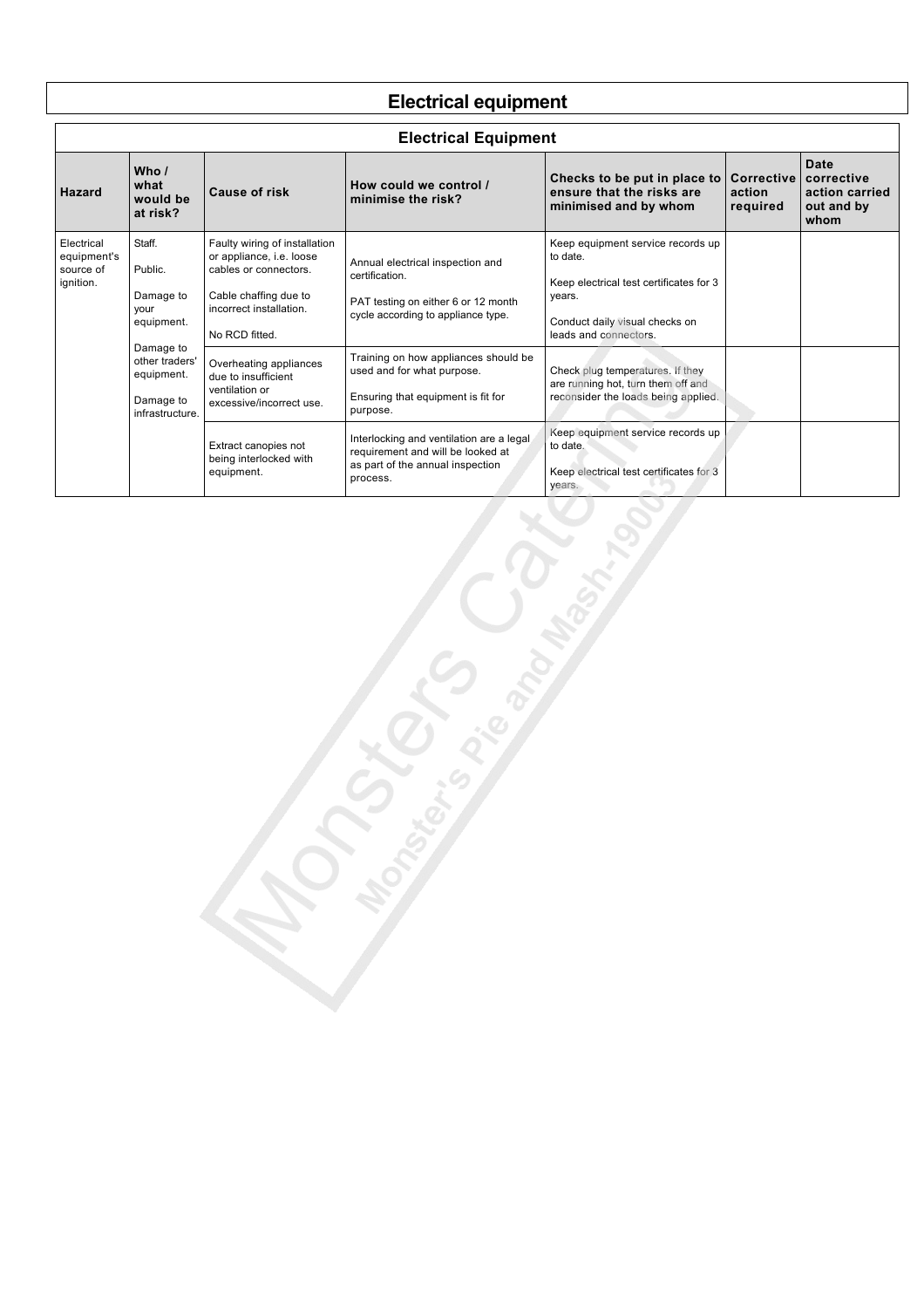# **LPG cylinders**

| <b>LPG</b>                                     |                                                                              |                                                                               |                                                                                                                                |                                                                                                                                             |                                  |                                                      |  |
|------------------------------------------------|------------------------------------------------------------------------------|-------------------------------------------------------------------------------|--------------------------------------------------------------------------------------------------------------------------------|---------------------------------------------------------------------------------------------------------------------------------------------|----------------------------------|------------------------------------------------------|--|
| Hazard                                         | Who / what<br>would be<br>at risk?                                           | <b>Cause of risk</b>                                                          | How could we control /<br>minimise the risk?                                                                                   | Checks to be put in place to<br>ensure that the risks are<br>minimised and by whom                                                          | Corrective<br>action<br>required | Date corrective<br>action carried out<br>and by whom |  |
| <b>LPG</b><br>cylinders<br>and<br>installation | Staff.<br>Public.                                                            | Gas leaks.                                                                    | Use leak detector fluid to test for<br>leaks, never a naked flame.<br>Isolate faulty appliances.                               | Provide appropriate training and keep<br>records.                                                                                           |                                  |                                                      |  |
|                                                | Damage to<br>your<br>equipment.<br>Damage to<br>other traders'<br>equipment. | Faulty equipment<br>installation or<br>poor maintenance.                      | Annual gas safety check.<br>Correct gas pipe sizing for<br>appliances.                                                         | Annual gas check carried out by a Gas<br>Safe Engineer (keep certificates for 3<br>years).<br>Keep equipment service records up to<br>date. |                                  |                                                      |  |
|                                                | Damage to<br>infrastructure.                                                 | Using appliances without<br>a flame failure device<br>fitted.                 | Use only CE certified appliances.                                                                                              | Keep equipment records.                                                                                                                     |                                  |                                                      |  |
|                                                |                                                                              | Using appliances in a<br>way not recommended by<br>manufacturer.              | Appropriate training on appliance<br>use.                                                                                      | Training in use of all appliances and<br>document in training record.                                                                       |                                  |                                                      |  |
|                                                |                                                                              | Not having over-temp<br>thermostats or<br>emergency shut-off valve<br>fitted. | This should be covered in the<br>annual Gas Safe check and<br>included on the gas safety record.                               | Diarise Gas Safe annual check.                                                                                                              |                                  |                                                      |  |
|                                                |                                                                              | Incorrect methods for<br>changing gas cylinder /<br>regulator.                | Cylinder changing process to be<br>documented and displayed where<br>cylinders are housed.<br>Use automatic change over valve. | Provide appropriate training and<br>keep records.                                                                                           |                                  |                                                      |  |
|                                                |                                                                              | Overriding safety cut outs.                                                   | No DIY equipment servicing or<br>moving equipment, unless on quick<br>release valve couplers.                                  | Training and ongoing vigilance by<br>manager or responsible person.                                                                         |                                  |                                                      |  |
| S House of                                     |                                                                              |                                                                               |                                                                                                                                |                                                                                                                                             |                                  |                                                      |  |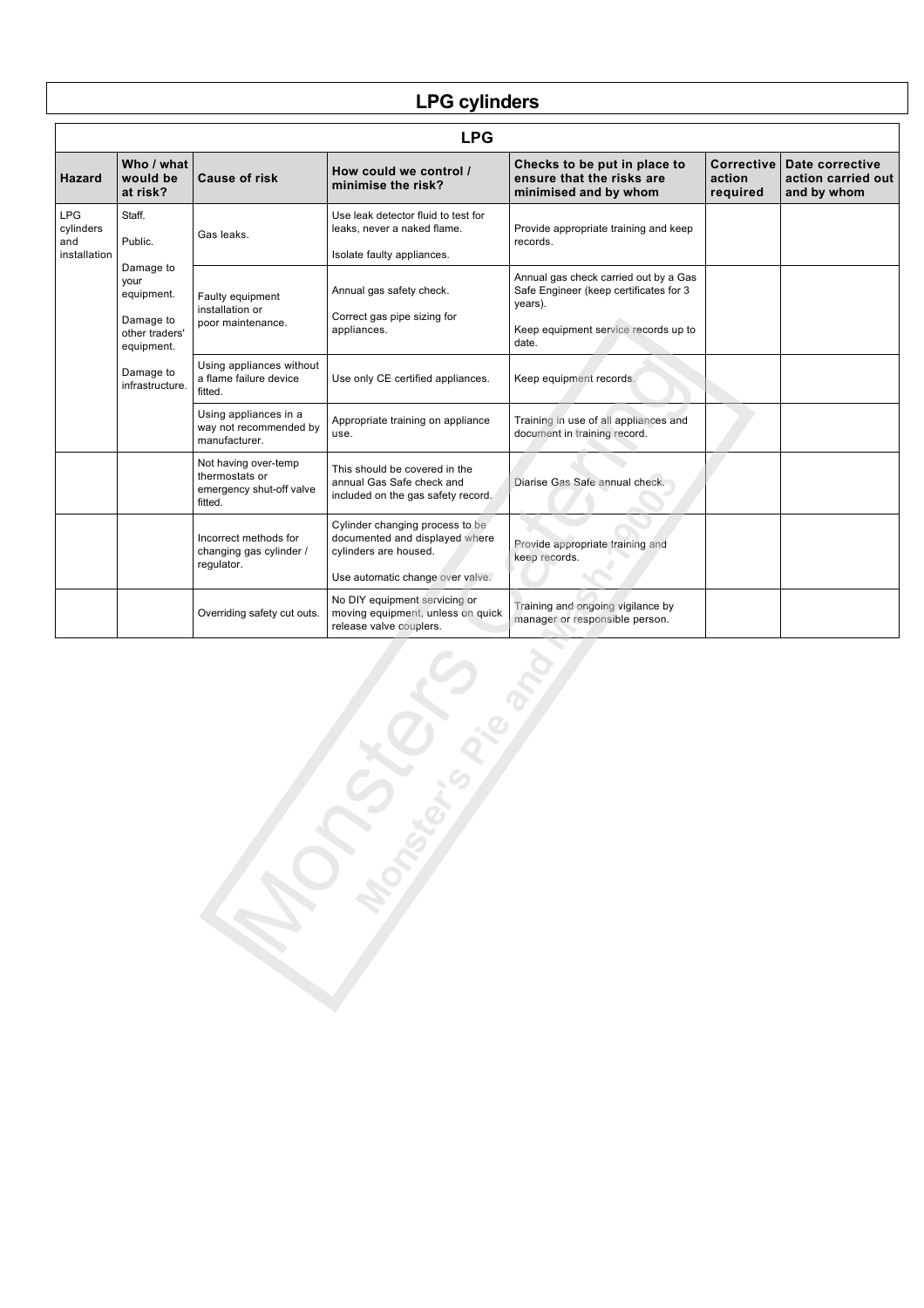# **Firefighting equipment**

|                    | <b>Firefighting Equipment</b>             |                                                                       |                                                                                     |                                                                                                                         |                                         |                                                      |  |  |  |
|--------------------|-------------------------------------------|-----------------------------------------------------------------------|-------------------------------------------------------------------------------------|-------------------------------------------------------------------------------------------------------------------------|-----------------------------------------|------------------------------------------------------|--|--|--|
| <b>Hazard</b>      | Who / what<br>would be<br>at risk?        | <b>Cause of risk</b>                                                  | How could we control /<br>minimise the risk?                                        | Checks to be put in place to ensure<br>that the risks are minimised and by<br>whom.                                     | <b>Corrective</b><br>action<br>required | Date corrective<br>action carried out<br>and by whom |  |  |  |
| Spread<br>of fire. | Staff.<br>Public.                         | Lack of / incorrect<br>firefighting equipment.                        | Provide correct and suitably-<br>sized fire extinguishers.                          | Regular checks to ensure all firefighting<br>equipment is fit for purpose and positioned<br>correctly.                  |                                         |                                                      |  |  |  |
|                    | Damage to<br>your<br>equipment.           | Out of date firefighting<br>equipment.                                | Keep a fire extinguisher<br>maintenance programme.                                  | Equipment register showing that fire<br>extinguisher maintenance is carried out (and<br>instructing when it should be). |                                         |                                                      |  |  |  |
|                    | Damage to<br>other traders'<br>equipment. | Lack of training in use of<br>firefighting equipment.                 | At least one person on shift<br>should be trained in<br>firefighting equipment use. | Review the training register and keep it up to<br>date.                                                                 |                                         |                                                      |  |  |  |
|                    | Damage to<br>infrastructure.              | Unclear or non-existent<br>evacuation and<br>notification procedures. | Provide an evacuation<br>procedure and notice.                                      | Training and annual review of risk<br>assessment.                                                                       |                                         |                                                      |  |  |  |

Grippo Carpet R

٦

 $\overline{1}$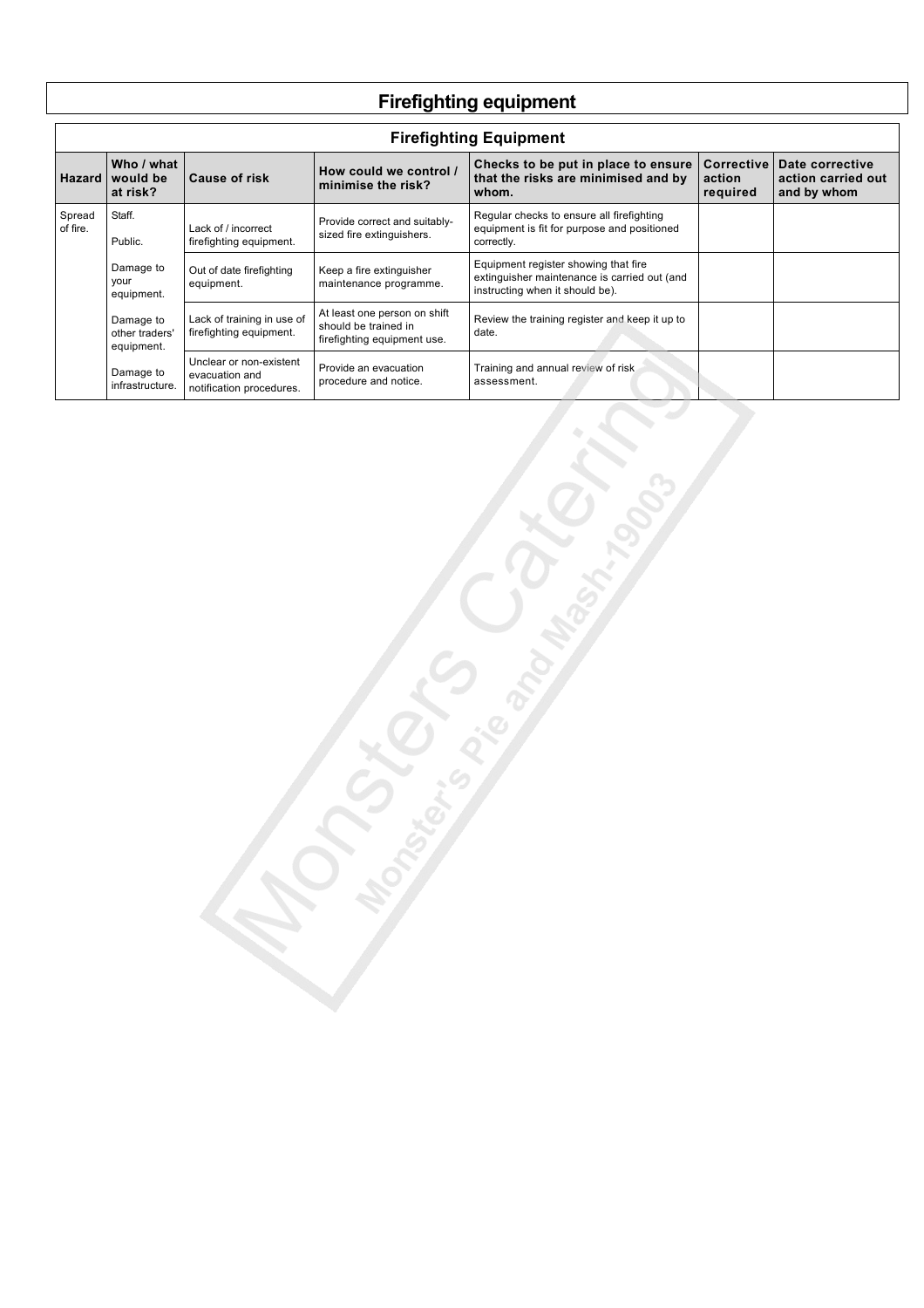|       | <b>Tents, Marquees, Gazebos and Stalls</b>                                |                                          |                                                                                  |                                                                                                                                                                                          |                                         |                                                      |  |  |  |
|-------|---------------------------------------------------------------------------|------------------------------------------|----------------------------------------------------------------------------------|------------------------------------------------------------------------------------------------------------------------------------------------------------------------------------------|-----------------------------------------|------------------------------------------------------|--|--|--|
|       | Who / what<br>Hazard would be at<br>risk?                                 | Cause of<br>risk                         | How could we control /<br>minimise the risk?                                     | Checks to be put in place to ensure<br>that the risks are minimised and by<br>whom                                                                                                       | <b>Corrective</b><br>action<br>required | Date corrective<br>action carried out and<br>by whom |  |  |  |
| Fire. | Staff.<br>Public.                                                         | Siting near to<br>an ignition<br>source. | Unit should be fire retardant.                                                   | Conduct visual checks to ensure siting is<br>correct.                                                                                                                                    |                                         |                                                      |  |  |  |
|       | Damage to your<br>equipment.                                              | Smoking.                                 | Do not site by a designated<br>smoking area, generator, or<br>electricity pylon. | Provide no smoking signs.<br>Enforcement by managers.                                                                                                                                    |                                         |                                                      |  |  |  |
|       | Damage to<br>other traders'<br>equipment.<br>Damage to<br>infrastructure. | Equipment<br>fire.                       | Equipment should be sited away<br>from walls allowing for the wind<br>factor.    | Conduct visual checks to ensure that<br>equipment is sited and installed correctly.<br>Have annual checks completed on all<br>equipment and make sure you<br>have certificates for each. |                                         |                                                      |  |  |  |
|       |                                                                           | Vehicle fire.                            | Vehicles parked a minimum of<br>3m from the structure.                           | Conduct visual checks to ensure that vehicles<br>are sited so as not to cause a hazard.<br>Allow for emergency vehicle access.                                                           |                                         |                                                      |  |  |  |
|       |                                                                           | Arson.                                   | Security personal if arson is a<br>possibility.                                  | Management, vigilance and cooperation with<br>others on site.                                                                                                                            |                                         |                                                      |  |  |  |

S Pice and Marine of

Campying C

**Tents, marquees, gazebos and stalls**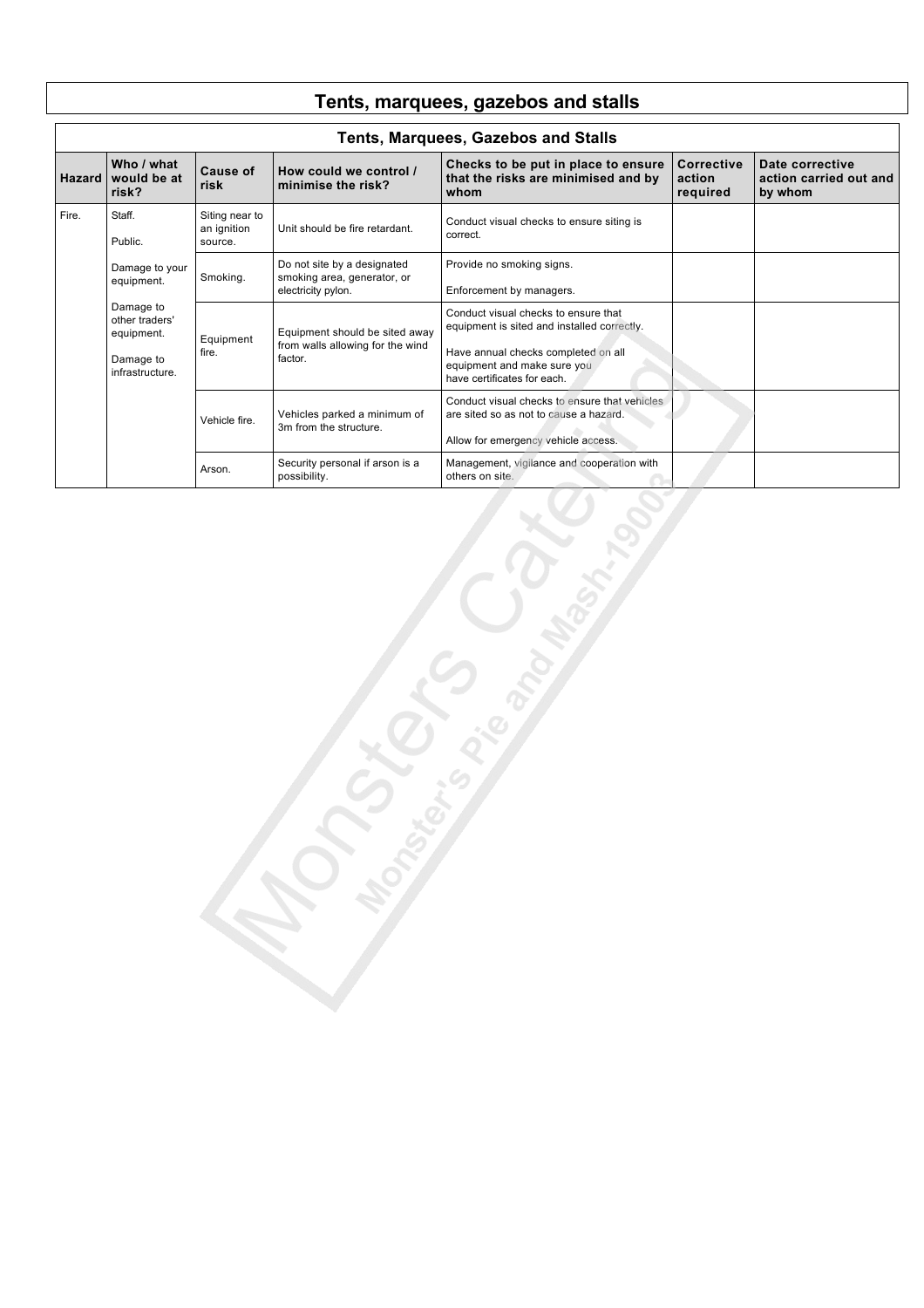## **Delivery/towing vehicles**

|               | <b>Delivery / Towing Vehicles</b>                                 |                                                                     |                                                                                                                                                                                                                                                                      |                                                                                                                                                                                             |                                         |                                                               |  |  |  |  |  |
|---------------|-------------------------------------------------------------------|---------------------------------------------------------------------|----------------------------------------------------------------------------------------------------------------------------------------------------------------------------------------------------------------------------------------------------------------------|---------------------------------------------------------------------------------------------------------------------------------------------------------------------------------------------|-----------------------------------------|---------------------------------------------------------------|--|--|--|--|--|
| <b>Hazard</b> | Who $/$<br>what<br>would be<br>at risk?                           | Cause of<br>risk                                                    | How could we control / minimise the risk?                                                                                                                                                                                                                            | Checks to be put in<br>place to ensure that the<br>risks are minimised and<br>by whom                                                                                                       | <b>Corrective</b><br>action<br>required | Date<br>corrective<br>action<br>carried out<br>and by<br>whom |  |  |  |  |  |
| Fire.         | Staff.<br>Public.<br>Damage to<br>your<br>equipment.<br>Damage to | Leaking fuel or<br>fuel fumes.                                      | Vehicles should not be refuelled on site.<br>If the site or access is difficult, the underside of vehicle should<br>be checked after arrival on site to ascertain if any damage has<br>been done to the fuel/ exhaust system that could constitute a<br>fire hazard. | Maintain and keep driver<br>records for 3 years.<br>Make drivers responsible for<br>checking the condition of the<br>vehicle prior to every use.<br>Use a daily checklist if<br>applicable. |                                         |                                                               |  |  |  |  |  |
|               | other traders'<br>equipment.<br>Damage to<br>infrastructure.      | Electrical fault or<br>loose/<br>damaged<br>battery<br>connections. | Vehicles should have valid MOT and service history.<br>Gas and electrical systems should have an annual safety check<br>and be certificated by a competent person.                                                                                                   | Keep vehicle records for a<br>minimum of 3 years.<br>Keep electrical and gas safety<br>check documents for 3 years.                                                                         |                                         |                                                               |  |  |  |  |  |

Leis Creatures Creek

 $\overline{\phantom{a}}$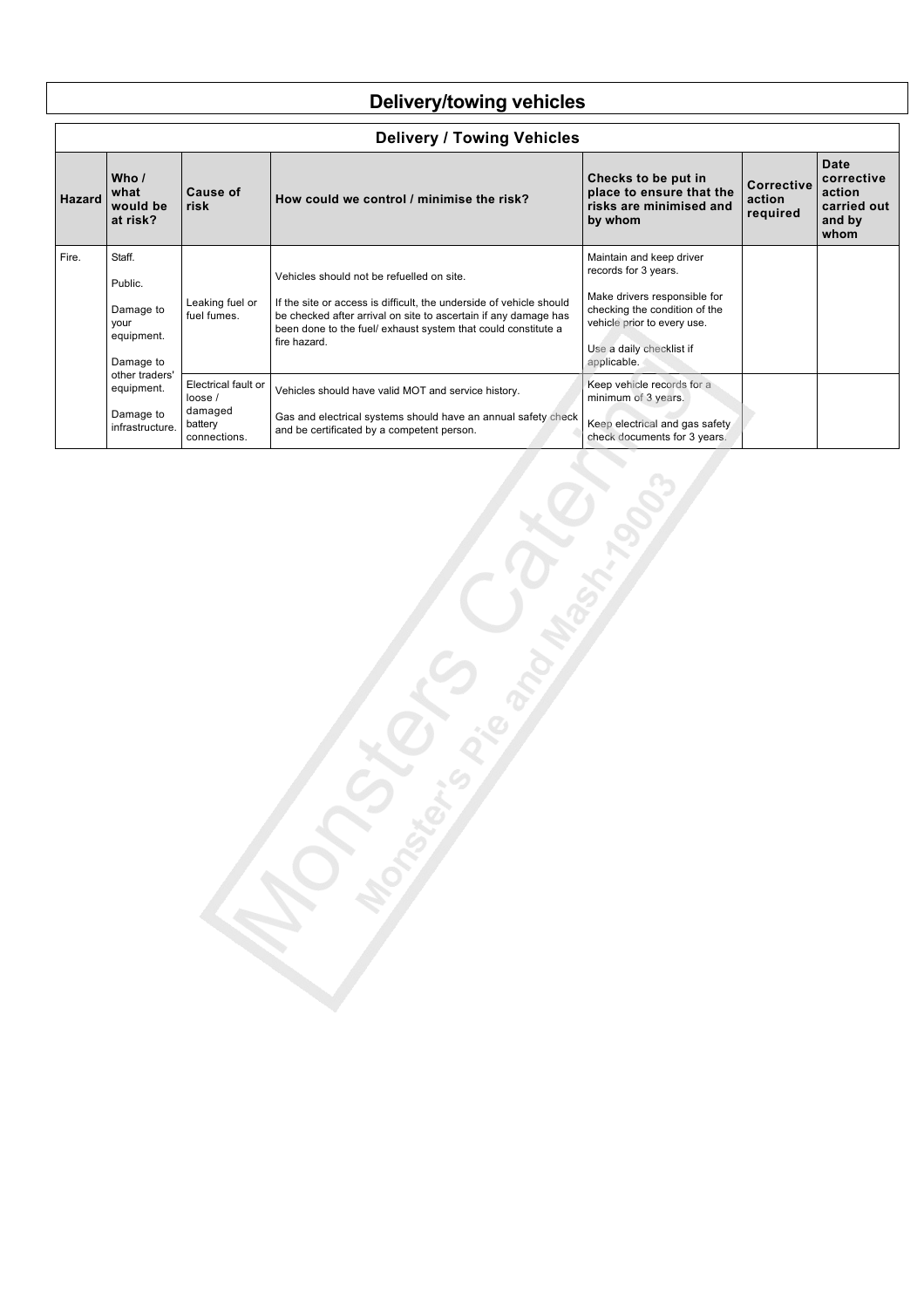#### **Combustible materials**

| <b>Combustible materials</b> |                                                            |                                                                               |                                                                                                                                                                            |                                                                                                                                      |                                         |                                                                      |  |
|------------------------------|------------------------------------------------------------|-------------------------------------------------------------------------------|----------------------------------------------------------------------------------------------------------------------------------------------------------------------------|--------------------------------------------------------------------------------------------------------------------------------------|-----------------------------------------|----------------------------------------------------------------------|--|
| <b>Hazard</b>                | Who /<br>what<br>would<br>be at<br>risk?                   | <b>Cause of risk</b>                                                          | How could we control / minimise the risk?                                                                                                                                  | Checks to be put in place to<br>ensure that the risks are<br>minimised and by whom                                                   | <b>Corrective</b><br>action<br>required | <b>Date</b><br>corrective<br>action<br>carried out<br>and by<br>whom |  |
| Sources<br>of<br>ignition.   | Staff.<br>Public.                                          | Packaging / fuel<br>/waste stored<br>incorrectly.                             | Don't allow waste packaging to accumulate. Keep it<br>tidy and away from the public and ignition sources<br>like generators.                                               | Visual checks before and during<br>service to ensure that waste packaging<br>is not accumulating in an unsafe place.                 |                                         |                                                                      |  |
|                              | Damage to<br>your                                          |                                                                               |                                                                                                                                                                            |                                                                                                                                      |                                         |                                                                      |  |
|                              | equipment.<br>Damage to<br>other<br>traders'<br>equipment. | Incorrect disposal<br>or storage of waste<br>packaging.                       | Training and vigilance.                                                                                                                                                    | Visual checks to ensure supplies are<br>stored correctly away from heat<br>sources.                                                  |                                         |                                                                      |  |
|                              |                                                            | Excess amount of<br><b>LPG</b> cylinders<br>stored or secured<br>incorrectly. | Store generator fuel away from heat source or direct<br>sunlight and away from any public access. Only<br>take adequate primary fuel (and the same in reserve)<br>to site. | Visual checks to ensure fuel<br>supplies are stored correctly and not<br>near a potential ignition source and / or<br>public access. |                                         |                                                                      |  |
|                              |                                                            | LPG cylinders not<br>protected from<br>public.                                | Secure LPG cylinders away from public access.                                                                                                                              | Visual checks to ensure fuel supplies<br>are stored correctly.                                                                       |                                         |                                                                      |  |
|                              |                                                            | Arson.                                                                        |                                                                                                                                                                            |                                                                                                                                      |                                         |                                                                      |  |
|                              |                                                            |                                                                               |                                                                                                                                                                            |                                                                                                                                      |                                         |                                                                      |  |

I TO STRONG